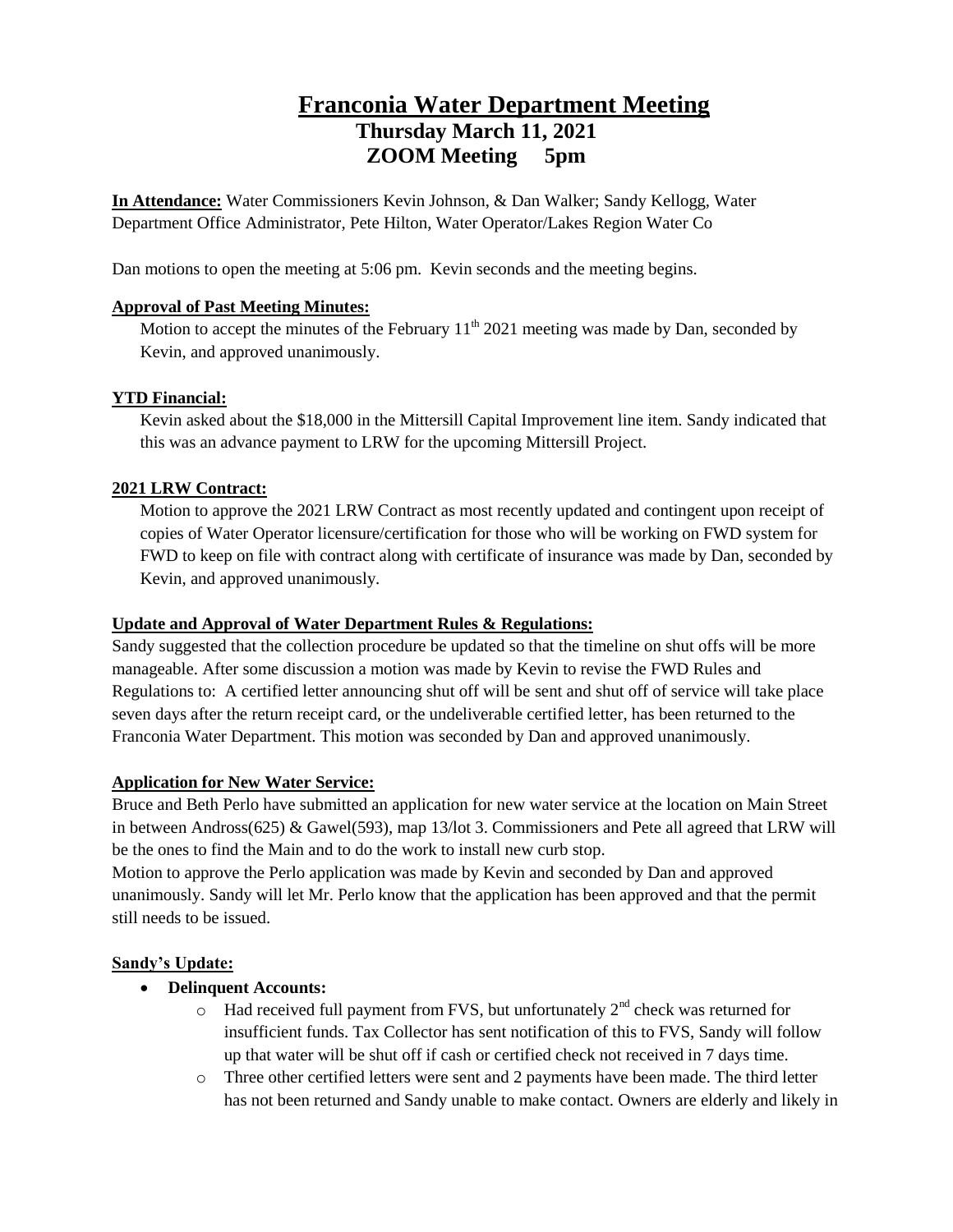a "care" situation. Kevin said that he would stop by the house over the weekend and see if he can meet someone or leave a note on the door.

- o Holt/64 Sunset Lane owner passed away in the past year. Sandy has tried to reach the executor by phone with no return call. Kevin will also stop by over the weekend to see if he can speak with someone and leave a note if no one there.
- o Other accounts coming up for certified letters and those will be sent as per the timeline.
- o 30 day overdue list will go out next week.
- **Cross Connection Program –** This is still underway and all progressing well.
- **Office Admin Hiring** currently we have 7 candidates, all from the Indeed posting, it is running for the first of two runs in the Caledonian. Hopefully we will get some from this as well. Commissioner will review the current candidates and let Sandy know their top 3 and then we will go from there to see similarities and move to interview. Commissioners are hopeful to get permission from the Town to conduct the interviews in person. Sandy will check on this.
- **Grant**  Sandy has been in contact with Cathy Conway at Horizons Engineering about resubmitting the NBRC grant application which is coming up shortly.
- **Water Commissioner Candidate**  Sandy did touch base with Katie Fiegenbaum, she is interested but was unavailable to join us tonight at this ZOOM meeting. Jeff Bartlett did receive 3 votes and the position needs to be offered to him. Kevin said that he would follow up and reach out to Jeff to see if he is interested. It would be great if Jeff accepted the elected position and then Katie Fiegenbaum could be appointed to take the position to be vacated by Dan. Kevin would also like to meet Katie and will do so next week.

#### **Pete's Update:**

• **PH Testing** – Pete indicated that this was unsatisfactory and that NHDES has them upping the chemical feed pump. It seems that it may be coming from Well #4 and that a complete new sampling may be necessary. PH is 7 but they seem to be picking up on something else in the water quality report. Could we isolate Well 4 and test if it is in fact 4 that is causing the problem? This will cause an overuse on Well 2, but Pete believes cause can be determined through water quality testing. Horizon Engineering may need to be called in to help. Currently no specific timeframe as long as LRW actively working on the situation.

**Cyber Security / Trihedral Meeting Update** – Kevin reported that the only possible threat would be at the Franconia Pump Station, but is extremely unlikely. It was also discovered that there is a back on the pump system to limit the amount/level of caustic added to the system. So our system is very well protected. They did indicate that a new access portal could be added/implemented, the cost would be at least \$2000 per year. At this time Kevin is confident that FWD is well protected.

**Asset Management Plan/Program Update** – Kevin spoke with Kim about this and Kim was interested in staying informed on this as this sounded like something that might be beneficial for the Town as a whole and the Town may be interested in sharing this expense. They discussed an Asset Management Program and a GIS / mapping program. Sandy has some information that on the ESRI mapping system that most systems are utilizing. She also has some other information/resources that she will share with Kevin. Kevin will take point on putting together a proposal for review by the Commissioners.